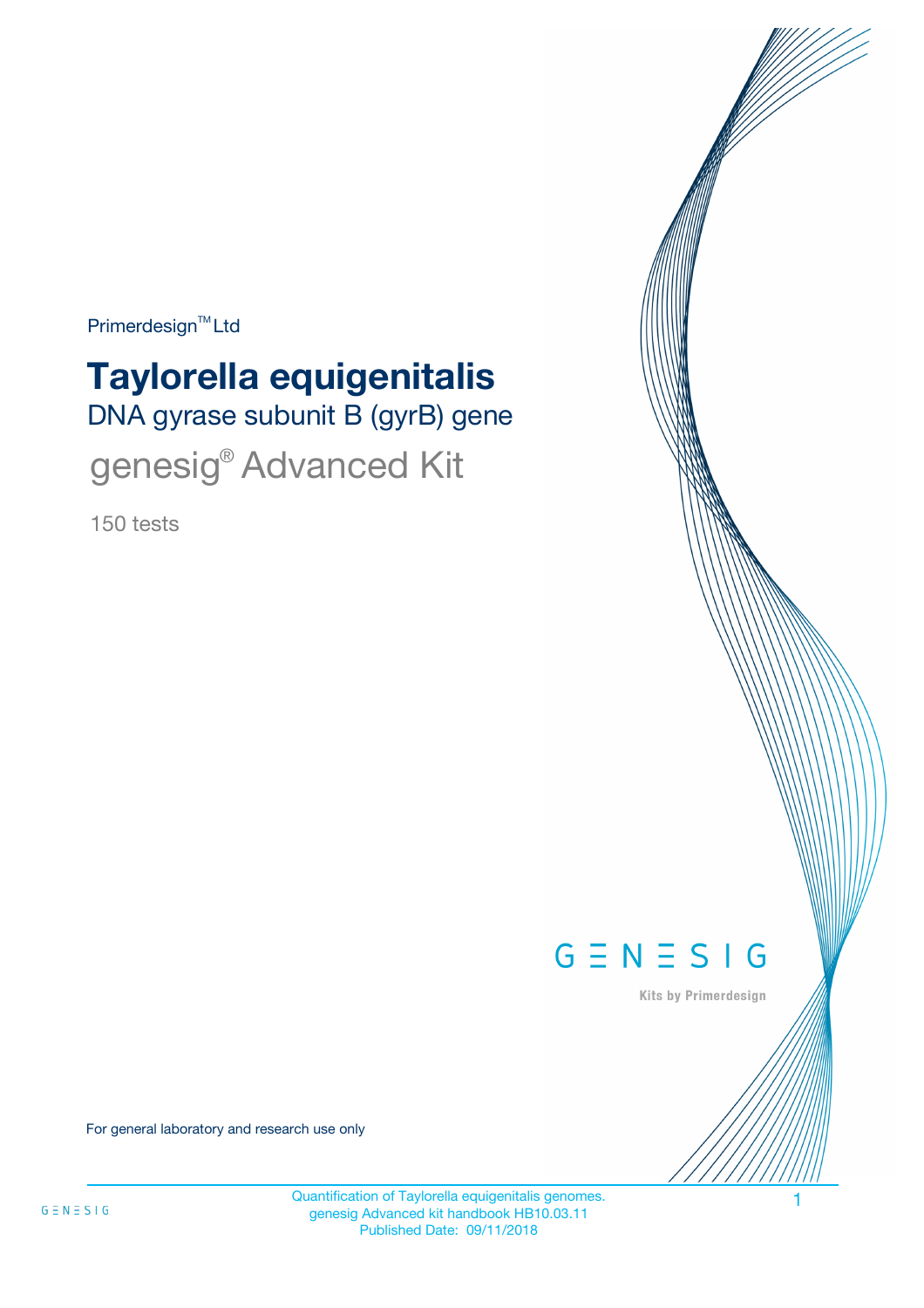## Introduction to Taylorella equigenitalis

Taylorella equigenitalis is a Gram-negative bacterium of the genus Taylorella, and the causative agent of Contagious Equine Metritis (CEM) in horses.

T. equigenitalis was first described in the United Kingdom in 1977, after which it was diagnosed in a number of countries world-wide. Infected stallions are asymptomatic and act as the principal source of infection as they mate with numerous mares and the carrier status may persist for many months or even years.

The approximate size of t.equigenitalis' genome is 1,695,860 bp long (for the MCE9 strain), with an overall G+C content of 37.42%. There are ~1,556 protein-coding genes, with an average length of 1,007 bp. There are 38 tRNA genes for all amino acids and three copies of the 16S-23S-5S rRNA operon, three putative transposase genes, and four putative phagerelated genes.

The disease caused by T. equigenitalis, Contagious Equine Metritis is an inflammatory disease of the reproductive tract of the mare which usually results in temporary infertility. It is a nonsystemic infection, the effects of which are restricted to the reproductive tract of the mare. When present in the mare, clinical signs include endometritis, cervicitis and vaginitis of variable severity and vaginal discharge.

Direct venereal contact during natural mating presents the highest risk for the transmission of T. equigenitalis from a contaminated stallion or an infected mare.

Many primary cases of infection with T. equigenitalis in the mare are subclinical, and a frequent indicator of infection is a mare returning in oestrus prematurely after being bred to a putative carrier stallion.

Carrier mares and stallions act as reservoirs of T. equigenitalis, but stallions, because they mate with numerous mares, play a much more important role in dissemination of the bacterium. The urogenital membranes of stallions become contaminated at coitus, leading to a carrier state that may persist for many months or years. Failure to observe appropriate hygienic measures when breeding mares and stallions may also spread the organism.

Other sites of the horse's body are not known to harbour T. equigenitalis.

Taylorella equigenitalis is not known to infect humans.

Diagnosis of CEM is achieved by PCR or culturing the organism from samples of animals with suspected infection. Real-Time PCR provides the most rapid and reliable method of detecting the causative agent of CEM.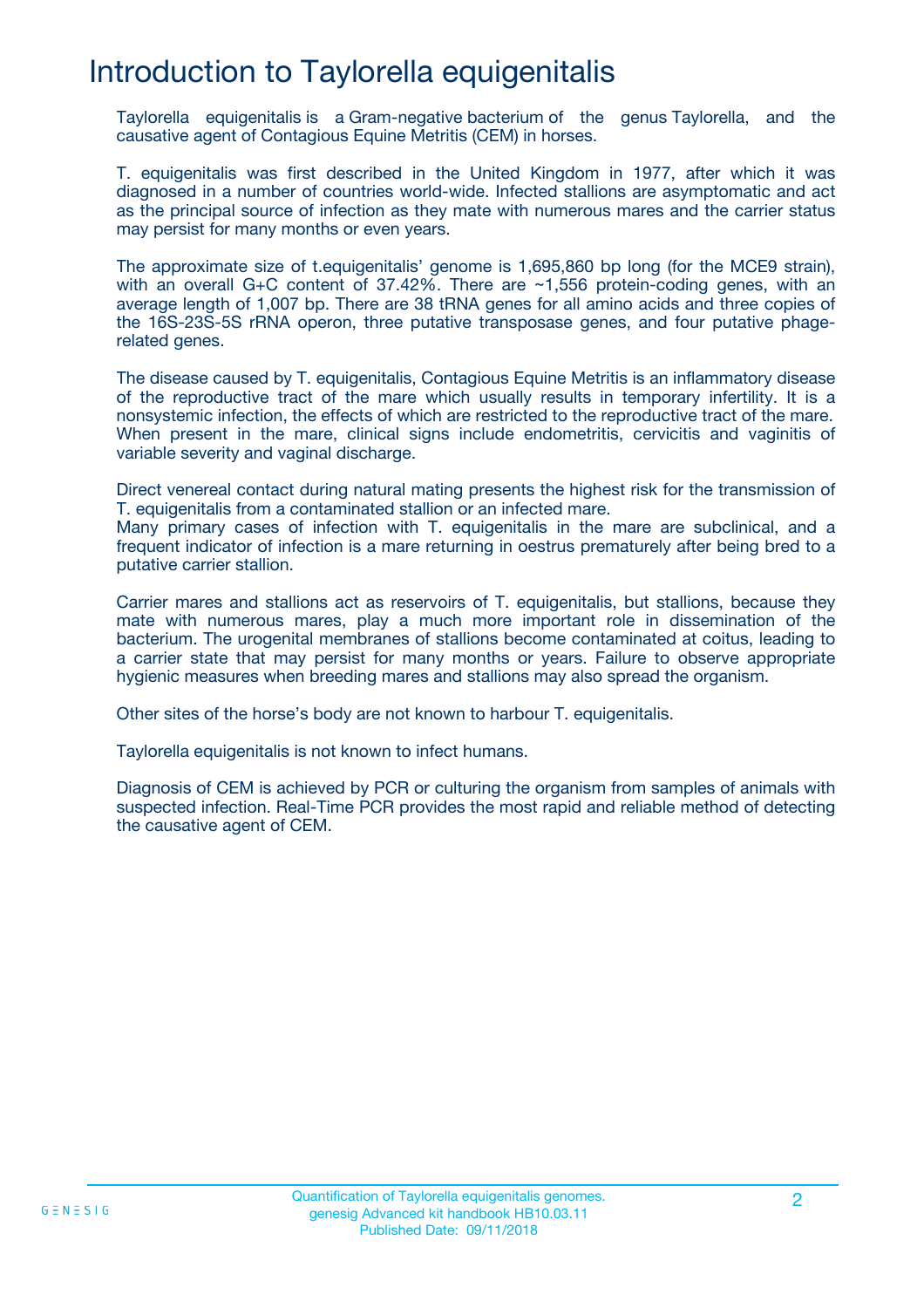## **Specificity**

The Primerdesign genesig Kit for Taylorella equigenitalis (T.equigenitalis) genomes is designed for the in vitro quantification of T.equigenitalis genomes. The kit is designed to have a broad detection profile. Specifically, the primers represent 100% homology with over 95% of the NCBI database reference sequences available at the time of design.

The dynamics of genetic variation means that new sequence information may become available after the initial design. Primerdesign periodically reviews the detection profiles of our kits and when required releases new versions.

If you require further information, or have a specific question about the detection profile of this kit then please send an e.mail to enquiry@primerdesign.co.uk and our bioinformatics team will answer your question.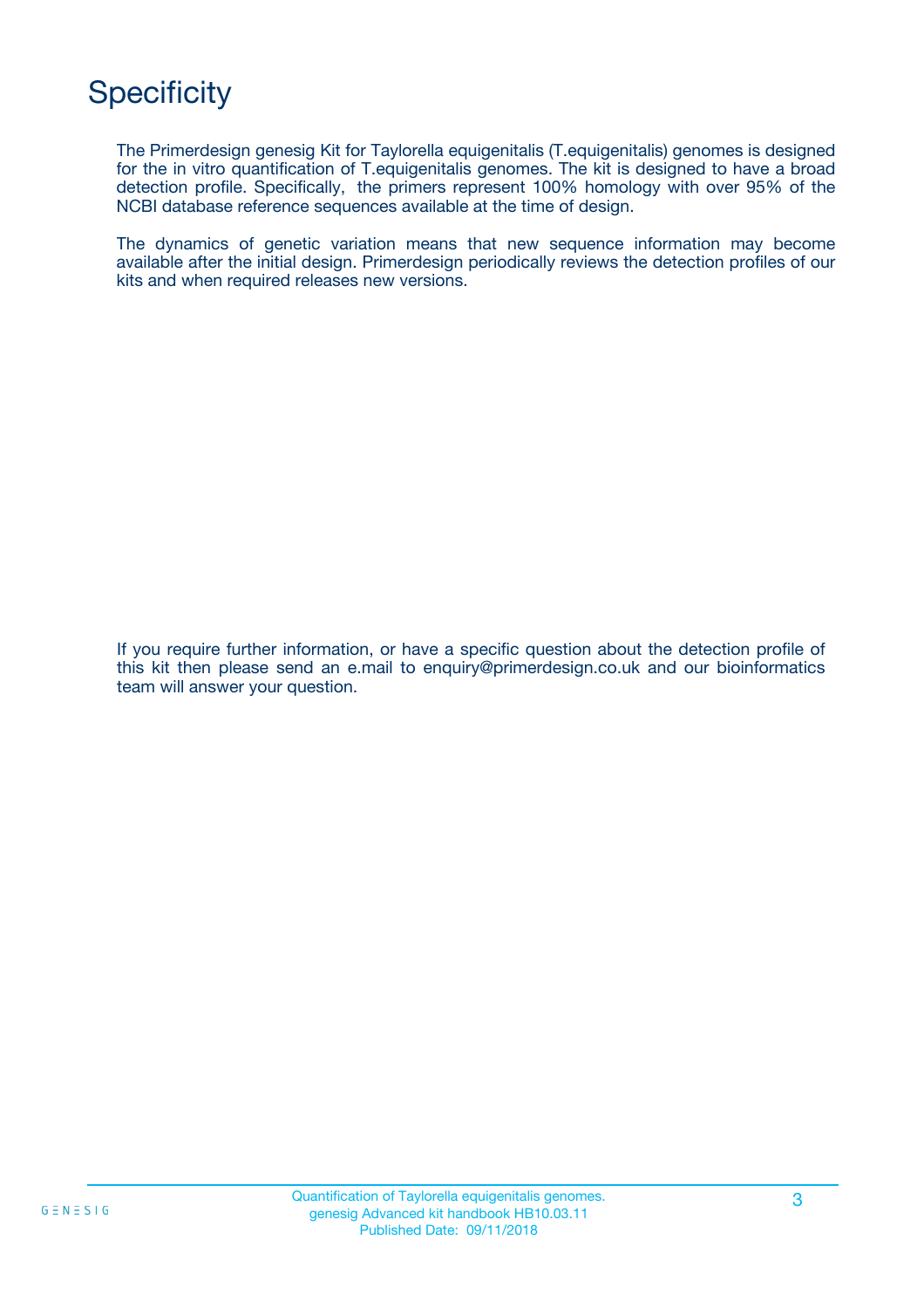## Kit contents

- **T.equigenitalis specific primer/probe mix (150 reactions BROWN)** FAM labelled
- **T.equigenitalis positive control template (for Standard curve RED)**
- **Internal extraction control primer/probe mix (150 reactions BROWN)** VIC labelled as standard
- **Internal extraction control DNA (150 reactions BLUE)**
- **Endogenous control primer/probe mix (150 reactions BROWN)** FAM labelled
- **RNase/DNase free water (WHITE)** for resuspension of primer/probe mixes
- **Template preparation buffer (YELLOW)** for resuspension of internal control template, positive control template and standard curve preparation

### Reagents and equipment to be supplied by the user

#### **Real-time PCR Instrument**

#### **Extraction kit**

This kit is recommended for use with genesig Easy DNA/RNA extraction kit. However, it is designed to work well with all processes that yield high quality RNA and DNA with minimal PCR inhibitors.

#### **oasig**TM **lyophilised or Precision**®**PLUS 2X qPCR Master Mix**

This kit is intended for use with oasig or PrecisionPLUS2X qPCR Master Mix.

**Pipettors and Tips**

**Vortex and centrifuge**

#### **Thin walled 1.5 ml PCR reaction tubes**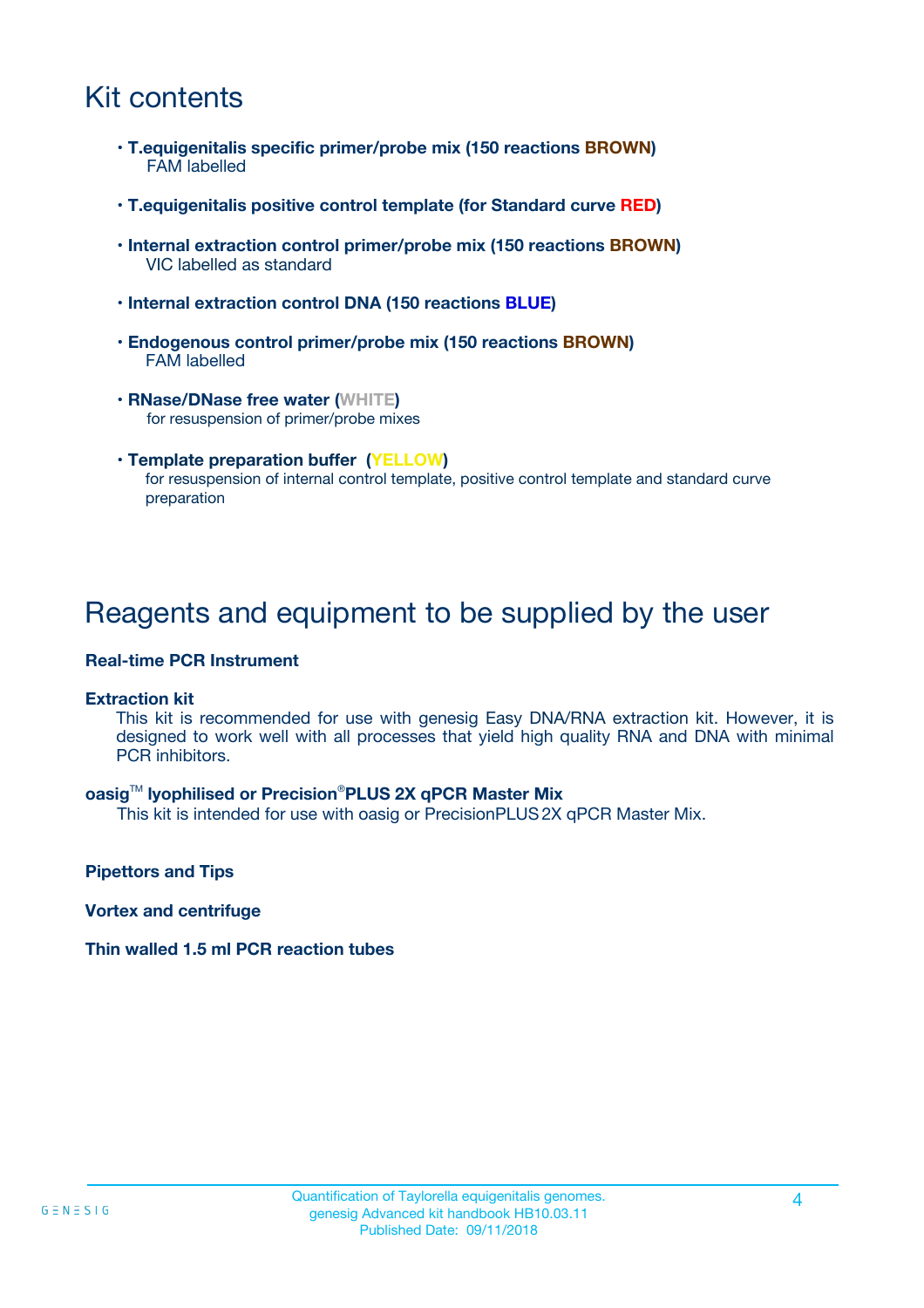### Kit storage and stability

This kit is stable at room temperature but should be stored at -20ºC on arrival. Once the lyophilised components have been resuspended they should not be exposed to temperatures above -20°C for longer than 30 minutes at a time and unnecessary repeated freeze/thawing should be avoided. The kit is stable for six months from the date of resuspension under these circumstances.

If a standard curve dilution series is prepared this can be stored frozen for an extended period. If you see any degradation in this serial dilution a fresh standard curve can be prepared from the positive control.

Primerdesign does not recommend using the kit after the expiry date stated on the pack.

### Suitable sample material

All kinds of sample material suited for PCR amplification can be used. Please ensure the samples are suitable in terms of purity, concentration, and DNA integrity (An internal PCR control is supplied to test for non specific PCR inhibitors). Always run at least one negative control with the samples. To prepare a negative-control, replace the template DNA sample with RNase/DNase free water.

### Dynamic range of test

Under optimal PCR conditions genesig T.equigenitalis detection kits have very high priming efficiencies of >95% and can detect less than 100 copies of target template.

### Notices and disclaimers

This product is developed, designed and sold for research purposes only. It is not intended for human diagnostic or drug purposes or to be administered to humans unless clearly expressed for that purpose by the Food and Drug Administration in the USA or the appropriate regulatory authorities in the country of use. During the warranty period Primerdesign genesig detection kits allow precise and reproducible data recovery combined with excellent sensitivity. For data obtained by violation to the general GLP guidelines and the manufacturer's recommendations the right to claim under guarantee is expired. PCR is a proprietary technology covered by several US and foreign patents. These patents are owned by Roche Molecular Systems Inc. and have been sub-licensed by PE Corporation in certain fields. Depending on your specific application you may need a license from Roche or PE to practice PCR. Additional information on purchasing licenses to practice the PCR process may be obtained by contacting the Director of Licensing at Roche Molecular Systems, 1145 Atlantic Avenue, Alameda, CA 94501 or Applied Biosystems business group of the Applera Corporation, 850 Lincoln Centre Drive, Foster City, CA 94404. In addition, the 5' nuclease assay and other homogeneous amplification methods used in connection with the PCR process may be covered by U.S. Patents 5,210,015 and 5,487,972, owned by Roche Molecular Systems, Inc, and by U.S. Patent 5,538,848, owned by The Perkin-Elmer Corporation.

## Trademarks

Primerdesign™ is a trademark of Primerdesign Ltd.

genesig $^\circledR$  is a registered trademark of Primerdesign Ltd.

The PCR process is covered by US Patents 4,683,195, and 4,683,202 and foreign equivalents owned by Hoffmann-La Roche AG. BI, ABI PRISM® GeneAmp® and MicroAmp® are registered trademarks of the Applera Genomics (Applied Biosystems Corporation). BIOMEK® is a registered trademark of Beckman Instruments, Inc.; iCycler™ is a registered trademark of Bio-Rad Laboratories, Rotor-Gene is a trademark of Corbett Research. LightCycler™ is a registered trademark of the Idaho Technology Inc. GeneAmp®, TaqMan® and AmpliTaqGold® are registered trademarks of Roche Molecular Systems, Inc., The purchase of the Primerdesign™ reagents cannot be construed as an authorization or implicit license to practice PCR under any patents held by Hoffmann-LaRoche Inc.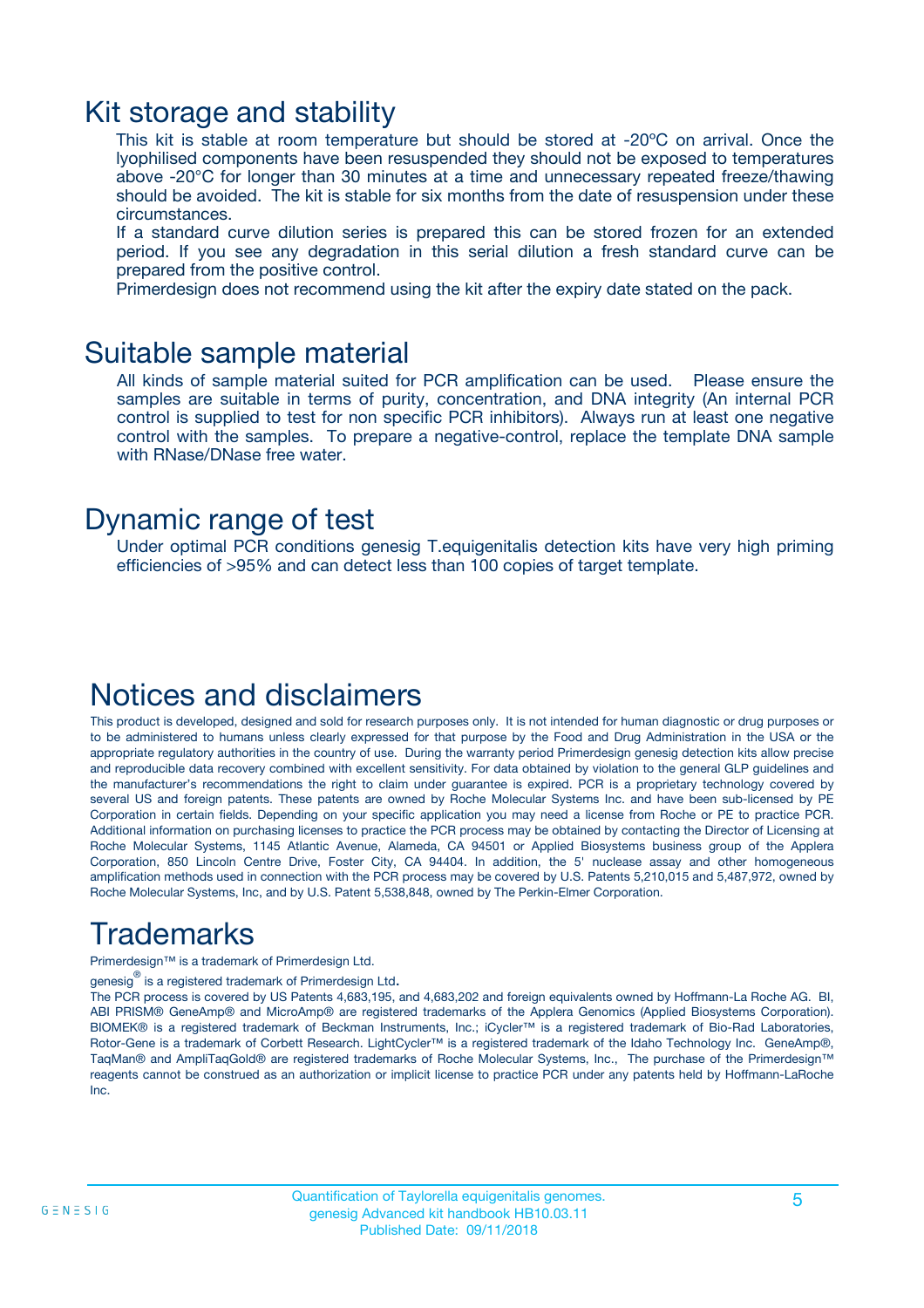## Principles of the test

#### **Real-time PCR**

A T.equigenitalis specific primer and probe mix is provided and this can be detected through the FAM channel.

The primer and probe mix provided exploits the so-called TaqMan® principle. During PCR amplification, forward and reverse primers hybridize to the T.equigenitalis DNA. A fluorogenic probe is included in the same reaction mixture which consists of a DNA probe labeled with a 5`-dye and a 3`-quencher. During PCR amplification, the probe is cleaved and the reporter dye and quencher are separated. The resulting increase in fluorescence can be detected on a range of qPCR platforms.

#### **Positive control**

For copy number determination and as a positive control for the PCR set up, the kit contains a positive control template. This can be used to generate a standard curve of T.equigenitalis copy number / Cq value. Alternatively the positive control can be used at a single dilution where full quantitative analysis of the samples is not required. Each time the kit is used, at least one positive control reaction must be included in the run. A positive result indicates that the primers and probes for detecting the target T.equigenitalis gene worked properly in that particular experimental scenario. If a negative result is obtained the test results are invalid and must be repeated. Care should be taken to ensure that the positive control does not contaminate any other kit component which would lead to false-positive results. This can be achieved by handling this component in a Post PCR environment. Care should also be taken to avoid cross-contamination of other samples when adding the positive control to the run. This can be avoided by sealing all other samples and negative controls before pipetting the positive control into the positive control well.

#### **Negative control**

To validate any positive findings a negative control reaction should be included every time the kit is used. For this reaction the RNase/DNase free water should be used instead of template. A negative result indicates that the reagents have not become contaminated while setting up the run.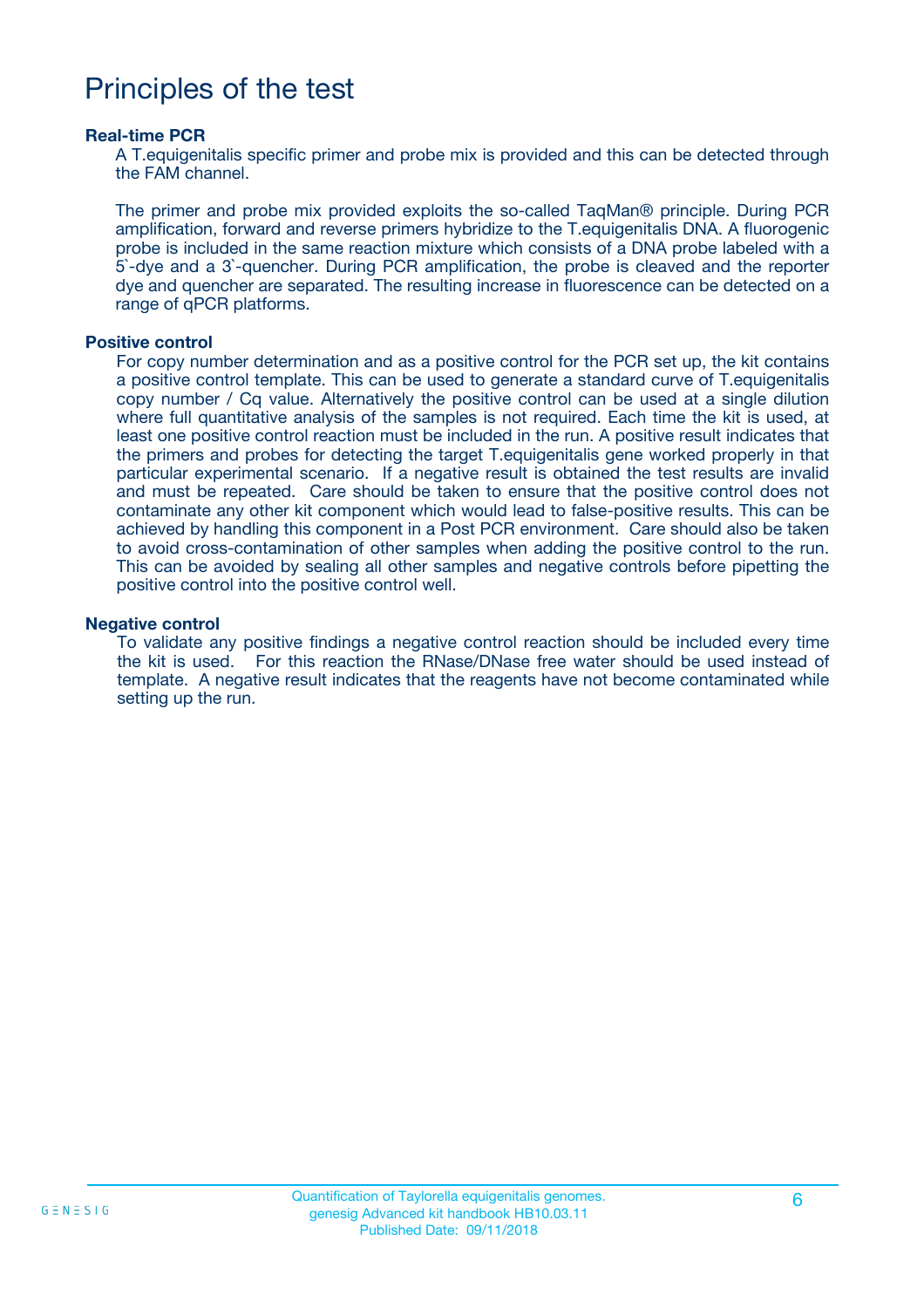#### **Internal DNA extraction control**

When performing DNA extraction, it is often advantageous to have an exogenous source of DNA template that is spiked into the lysis buffer. This control DNA is then co-purified with the sample DNA and can be detected as a positive control for the extraction process. Successful co-purification and qPCR for the control DNA also indicates that PCR inhibitors are not present at a high concentration.

A separate primer and probe mix are supplied with this kit to detect the exogenous DNA using qPCR. The primers are present at PCR limiting concentrations which allows multiplexing with the target sequence primers. Amplification of the control DNA does not interfere with detection of the T.equigenitalis target DNA even when present at low copy number. The Internal control is detected through the VIC channel and gives a Cq value of 28+/-3.

#### **Endogenous control**

To confirm extraction of a valid biological template, a primer and probe mix is included to detect an endogenous gene. Detection of the endogenous control is through the FAM channel and it is NOT therefore possible to perform a multiplex with the T.equigenitalis primers. A poor endogenous control signal may indicate that the sample did not contain sufficient biological material.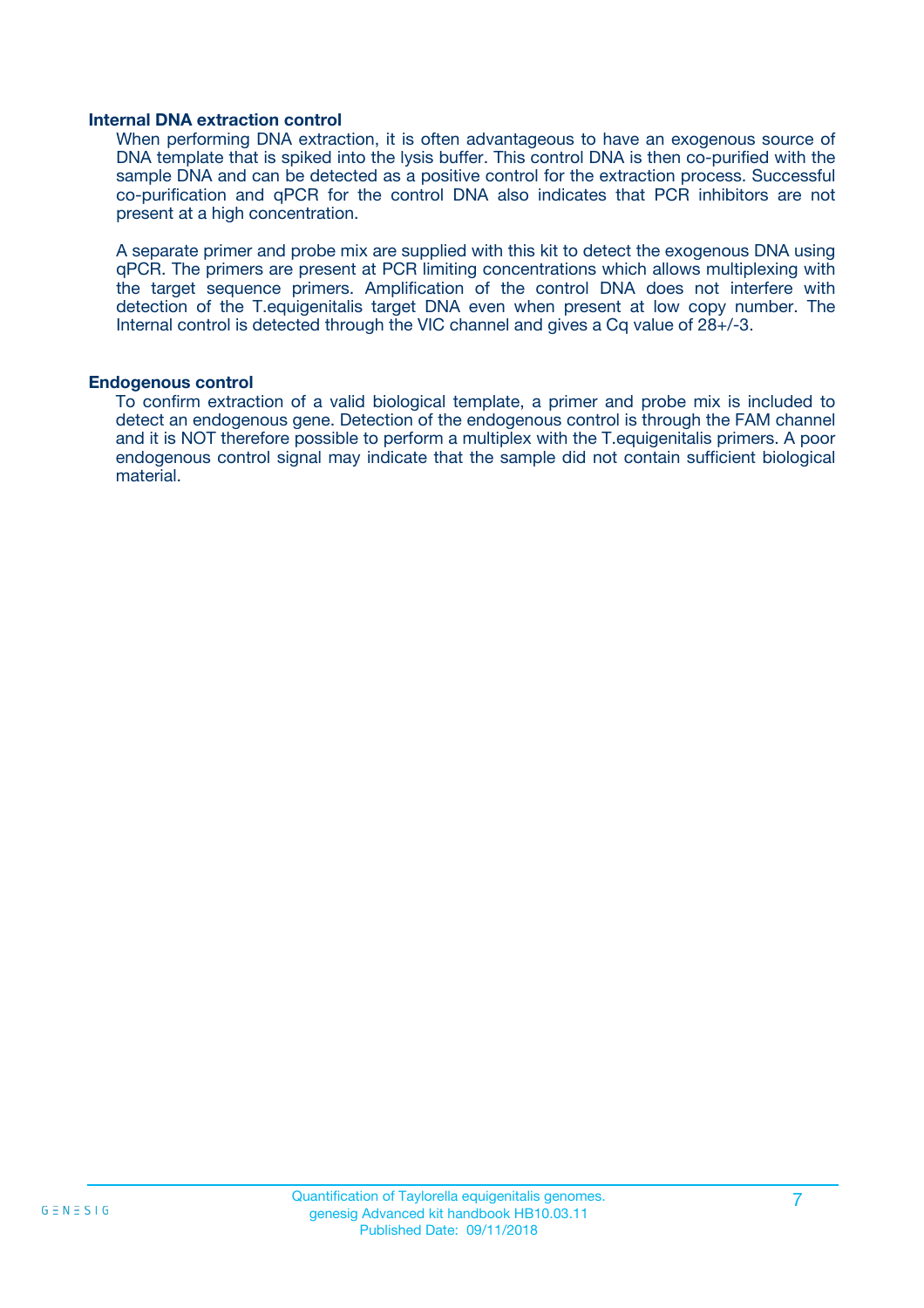### Resuspension protocol

To minimize the risk of contamination with foreign DNA, we recommend that all pipetting be performed in a PCR clean environment. Ideally this would be a designated PCR lab or PCR cabinet. Filter tips are recommended for all pipetting steps.

- **1. Pulse-spin each tube in a centrifuge before opening.** This will ensure lyophilised primer and probe mix is in the base of the tube and is not spilt upon opening the tube.
- **2. Resuspend the primer/probe mixes in the RNase/DNase free water supplied, according to the table below:**

To ensure complete resuspension, vortex each tube thoroughly.

| Component - resuspend in water                       |          |  |
|------------------------------------------------------|----------|--|
| <b>Pre-PCR pack</b>                                  |          |  |
| T. equigenitalis primer/probe mix (BROWN)            | $165$ µl |  |
| Internal extraction control primer/probe mix (BROWN) | $165$ µl |  |
| Endogenous control primer/probe mix (BROWN)          | 165 µl   |  |

**3. Resuspend the internal control template and positive control template in the template preparation buffer supplied, according to the table below:** To ensure complete resuspension, vortex each tube thoroughly.

| Component - resuspend in template preparation buffer |          |  |  |
|------------------------------------------------------|----------|--|--|
| <b>Pre-PCR heat-sealed foil</b>                      |          |  |  |
| Internal extraction control DNA (BLUE)               |          |  |  |
| <b>Post-PCR heat-sealed foil</b>                     |          |  |  |
| T. equigenitalis Positive Control Template (RED) *   | $500$ µl |  |  |

\* This component contains high copy number template and is a VERY significant contamination risk. It must be opened and handled in a separate laboratory environment, away from the other components.

### DNA extraction

The internal extraction control DNA can be added either to the DNA lysis/extraction buffer or to the DNA sample once it has been resuspended in lysis buffer.

**DO NOT add the internal extraction control DNA directly to the unprocessed biological sample as this will lead to degradation and a loss in signal.**

- **1. Add 4µl of the Internal extraction control DNA (BLUE) to each sample in DNA lysis/extraction buffer per sample.**
- **2. Complete DNA extraction according to the manufacturers protocols.**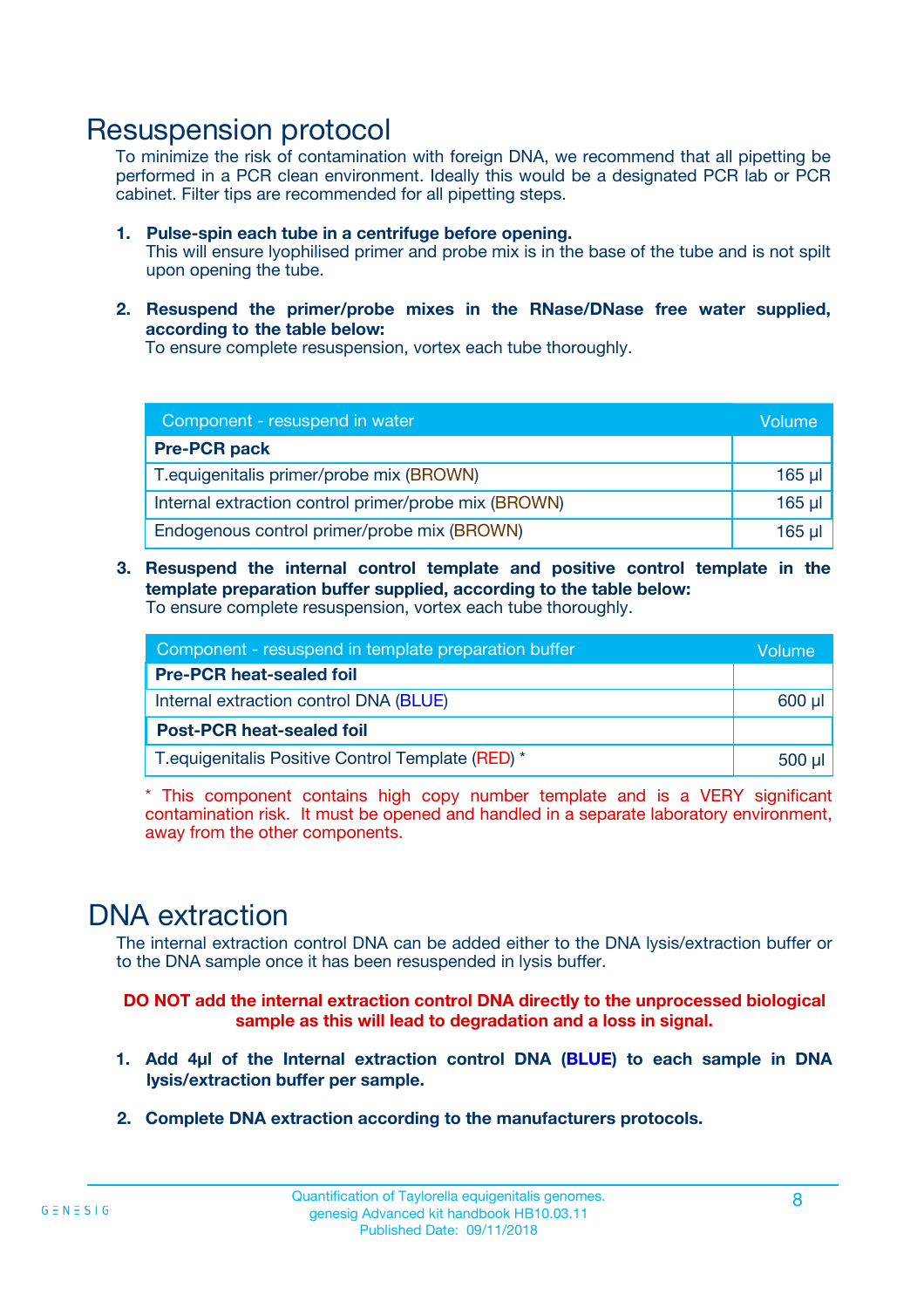## qPCR detection protocol

**1. For each DNA sample prepare a reaction mix according to the table below:** Include sufficient reactions for positive and negative controls.

| Component                                            | Volume   |
|------------------------------------------------------|----------|
| oasig or PrecisionPLUS 2X qPCR Master Mix            | 10 $\mu$ |
| T. equigenitalis primer/probe mix (BROWN)            | 1 µI l   |
| Internal extraction control primer/probe mix (BROWN) | 1 µI I   |
| <b>RNase/DNase free water (WHITE)</b>                | $3 \mu$  |
| <b>Final Volume</b>                                  | 15 ul    |

**2. For each DNA sample prepare an endogenous control reaction according to the table below (Optional):**

**This control reaction will provide useful information regarding the quality of the biological sample.**

| Component                                   | Volume          |
|---------------------------------------------|-----------------|
| oasig or PrecisionPLUS 2X qPCR Master Mix   | $10 \mu$        |
| Endogenous control primer/probe mix (BROWN) | 1 µI            |
| <b>RNase/DNase free water (WHITE)</b>       | 4 µl            |
| <b>Final Volume</b>                         | 15 <sub>µ</sub> |

- **3. Pipette 15µl of each mix into individual wells according to your qPCR experimental plate set up.**
- **4. Prepare sample DNA templates for each of your samples.**
- **5. Pipette 5µl of DNA template into each well, according to your experimental plate set up.**

For negative control wells use 5µl of RNase/DNase free water. The final volume in each well is 20ul.

**6. If a standard curve is included for quantitative analysis, prepare a reaction mix according to the table below:**

| Component                                 | Volume   |
|-------------------------------------------|----------|
| oasig or PrecisionPLUS 2X qPCR Master Mix | $10 \mu$ |
| T.equigenitalis primer/probe mix (BROWN)  | 1 µI -   |
| <b>RNase/DNase free water (WHITE)</b>     | 4 µl     |
| <b>Final Volume</b>                       | 15 µl    |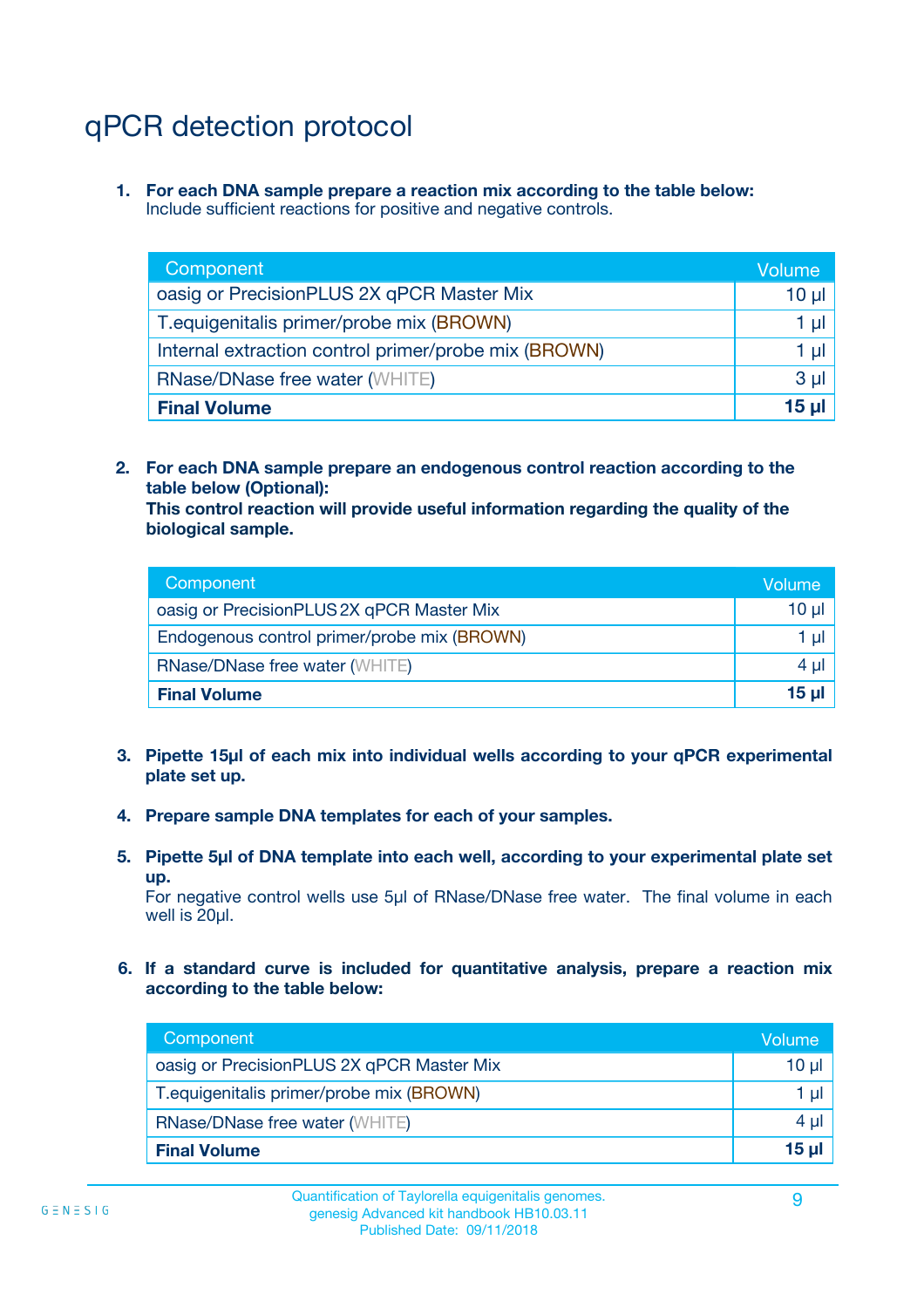#### **7. Preparation of standard curve dilution series.**

- 1) Pipette 90µl of template preparation buffer into 5 tubes and label 2-6
- 2) Pipette 10µl of Positive Control Template (RED) into tube 2
- 3) Vortex thoroughly
- 4) Change pipette tip and pipette 10µl from tube 2 into tube 3
- 5) Vortex thoroughly

Repeat steps 4 and 5 to complete the dilution series

| <b>Standard Curve</b>         | <b>Copy Number</b>     |
|-------------------------------|------------------------|
| Tube 1 Positive control (RED) | $2 \times 10^5$ per µl |
| Tube 2                        | $2 \times 10^4$ per µl |
| Tube 3                        | $2 \times 10^3$ per µl |
| Tube 4                        | $2 \times 10^2$ per µl |
| Tube 5                        | 20 per µl              |
| Tube 6                        | 2 per µl               |

**8. Pipette 5µl of standard template into each well for the standard curve according to your experimental plate set up.**

#### The final volume in each well is 20µl.

## qPCR amplification protocol

Amplification conditions using oasig or PrecisionPLUS 2X qPCR Master Mix.

|             | <b>Step</b>       | <b>Time</b>     | Temp    |
|-------------|-------------------|-----------------|---------|
|             | Enzyme activation | 2 min           | 95 °C   |
| Cycling x50 | Denaturation      | 10 <sub>s</sub> | 95 $°C$ |
|             | DATA COLLECTION * | 60 s            | 60 °C   |

\* Fluorogenic data should be collected during this step through the FAM and VIC channels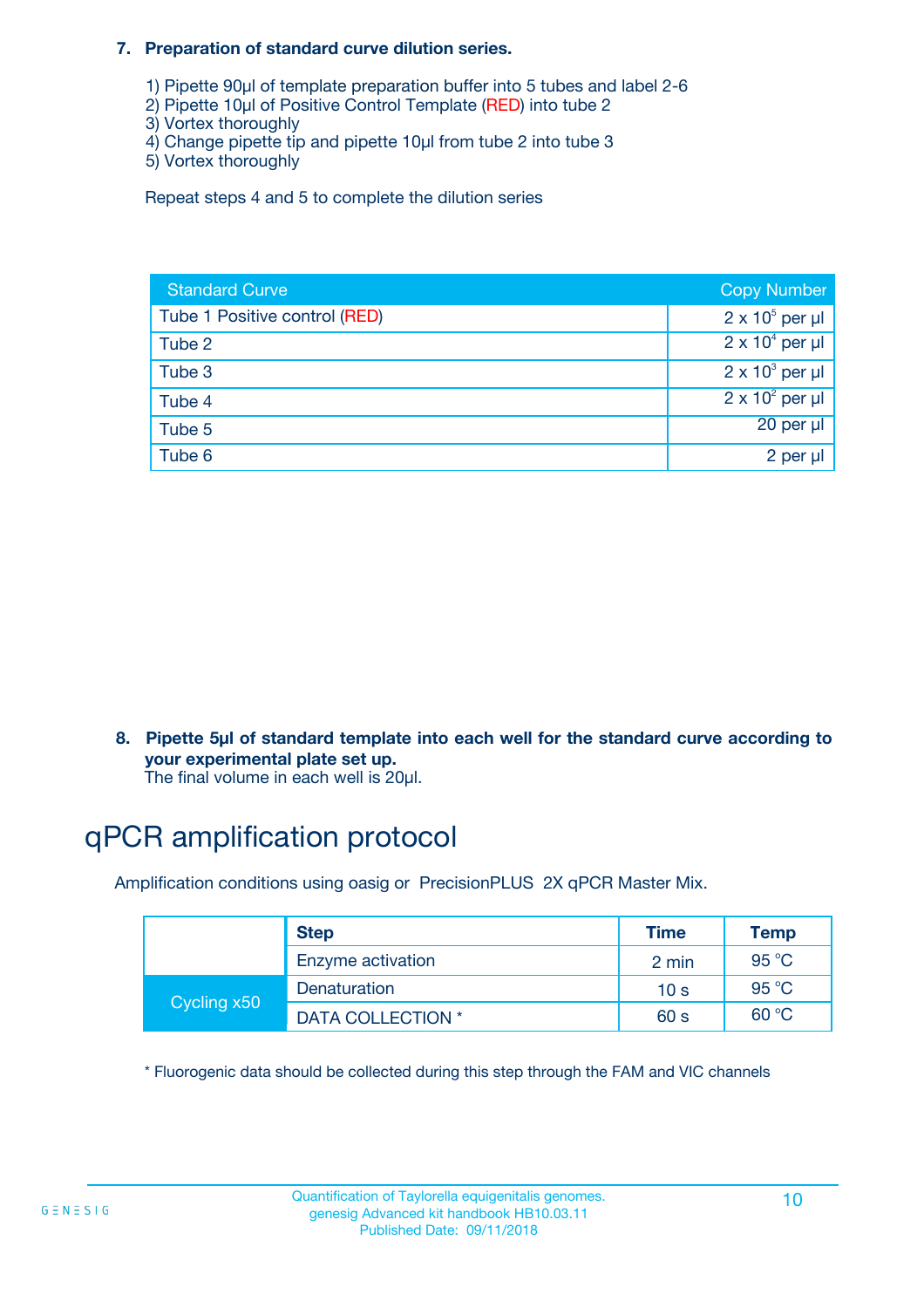## Interpretation of results

| <b>Target</b><br>(FAM) | <b>Internal</b><br>control<br>(NIC) | <b>Positive</b><br>control | <b>Negative</b><br>control | Interpretation                                                                                                  |
|------------------------|-------------------------------------|----------------------------|----------------------------|-----------------------------------------------------------------------------------------------------------------|
| $\leq 30$              | $+ 1 -$                             | ÷                          |                            | <b>POSITIVE QUANTITATIVE RESULT</b><br>calculate copy number                                                    |
| > 30                   | ٠                                   | ÷                          |                            | <b>POSITIVE QUANTITATIVE RESULT</b><br>calculate copy number                                                    |
| > 30                   |                                     | ÷                          |                            | <b>POSITIVE QUALITATIVE RESULT</b><br>do not report copy number as this<br>may be due to poor sample extraction |
|                        | ÷                                   | ÷                          |                            | <b>NEGATIVE RESULT</b>                                                                                          |
| $+ 1 -$                | $+ 1 -$                             | ÷                          | $\leq$ 35                  | <b>EXPERIMENT FAILED</b><br>due to test contamination                                                           |
| $+$ / -                | $+ 1 -$                             | ÷                          | > 35                       | $\star$                                                                                                         |
|                        |                                     | ÷                          |                            | <b>SAMPLE PREPARATION FAILED</b>                                                                                |
|                        |                                     |                            | $+$ /                      | <b>EXPERIMENT FAILED</b>                                                                                        |

Positive control template (**RED**) is expected to amplify between Cq 16 and 23. Failure to satisfy this quality control criterion is a strong indication that the experiment has been compromised.

\*Where the test sample is positive and the negative control is positive with a  $Ca > 35$ , the sample must be reinterpreted based on the relative signal strength of the two results:



If the sample amplifies  $> 5$  Cq earlier than the negative control then the sample should be reinterpreted (via the table above) with the negative control verified as negative.



If the sample amplifies  $< 5$  Cq earlier than the negative control then the positive sample result is invalidated and<br>the result should be determined  $the$  result should be inconclusive due to test contamination. The test for this sample should be repeated.